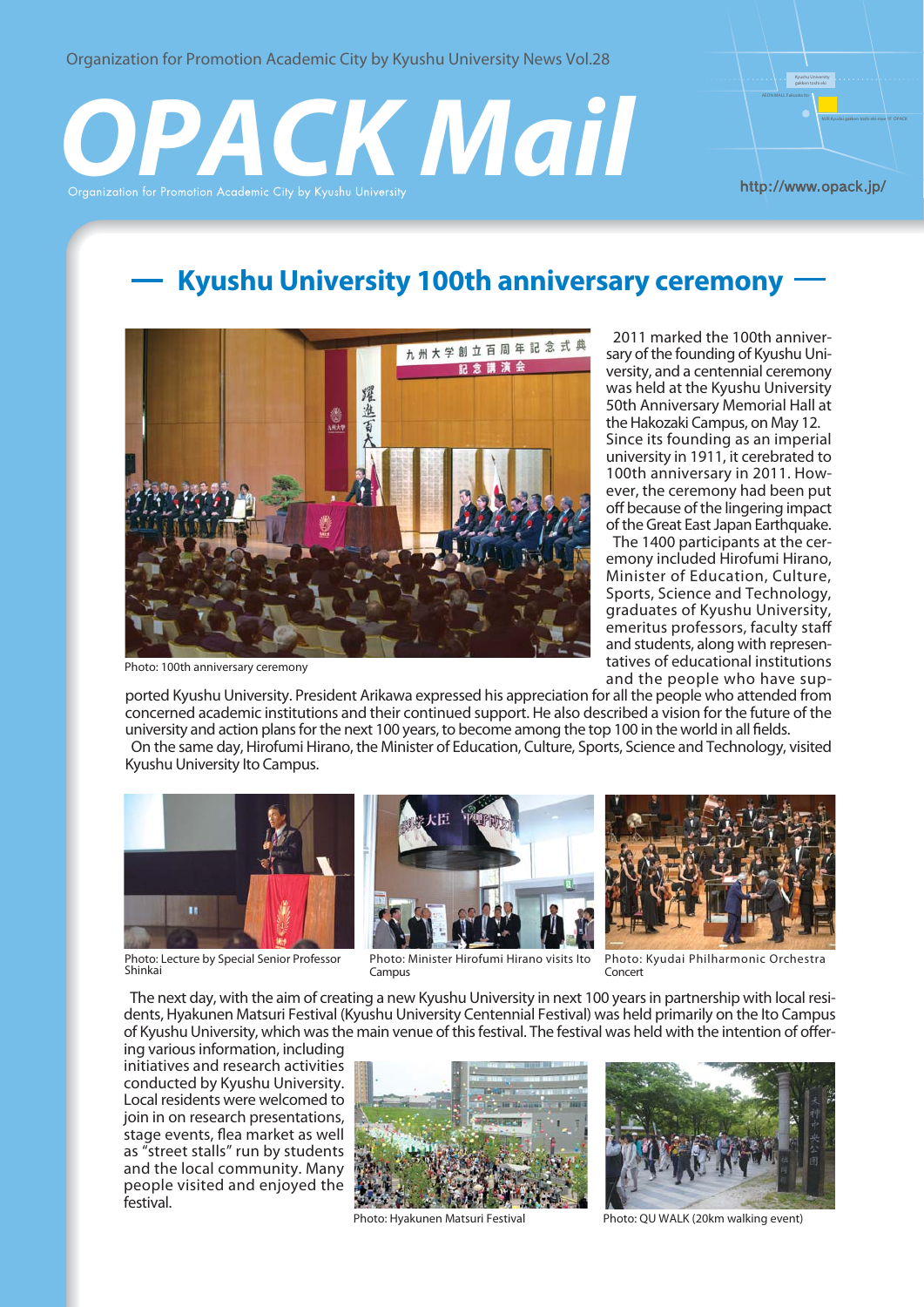# OPACK



# **Activity Report**

# **The 8th Kyushu University Academic City Information Exchange Seminar**



Photo: Information exchange seminar

 On Tuesday July 31, 2012, OPACK hosted the 8th Kyushu University Academic City Information Exchange Seminar at Hotel Centraza Hakata. The seminar was held with the intention of creating a sense of familiarity with Kyushu University's research by introducing various topics, including interesting examples of studies. The seminar was attended by 93 people (exceeding the 80 seat capacity) from corporations and parties involved in industry–academia–government collaboration.

 The theme of "Trends in new technologies toward new energy society" is deeply associated with our aim of building a recycling-oriented society, which directs us to further promote the Academic City Plan. Prior to the lecture, under the title of "Operations of OPACK to promote the Kyushu University Academic Plan", OPACK presented its past and current initiatives, ideal image, and a growing concentration of research institutions in Academic City. In addition, Fukuoka city explained the outline of "The

2nd Fukuoka Industry - Academia Symphonicity", a new center whose construction is expected to be completed next year, and investment incentives.





Photo: Hikari Fujii, Associate Professor of Kyushu University





Photo: Kazunari Sasaki, Distinguished Professor of Kyushu University

 Lectures focused on promoting utilization of new primary energy sources, such as natural energy, and use of hydrogen energy as a secondary energy. Lectures discussed the following topics:

Kyushu University

1."Potential application of low-head hydroelectric power generation," Akinori Furukawa, Emeritus Professor of Kyushu University, Principle of Oita National College of Technology

2."Promotion of energy-conservation heat pump system utilizing geothermal energy" Hikari Fujii, Associate Professor of Faculty of Engineering, Kyushu University

3."Current status and future prospect of tidal energy generation"

Yusaku Kyozuka, Professor of Interdisciplinary Graduate School of Engineering Sciences, Kyushu University

4."New turns of fuel-cell and hydrogen energy technological development"

Kazunari Sasaski, Distinguished Professor /Director of Kyushu University Next-Generation Fuel Cell Research Center

 During the lectures, each of speaker talked about past research activities and future prospects of their respective research fields, while a lot of questions were asked by participants.

At the exchange session following the seminar, both lecturers and participants actively exchanged information and it ended with great success.

#### **OPACK Networking Session held (The session co-organized with Kyushu University Public Lecture Series)**

 OPACK holds an exchange session every year with the aim of finding chances to match business needs and academic research ideas, discovering new research seeds, as well as promoting industry-academia cooperation by providing opportunities for Kyushu university's researchers that allow them to introduce their activities to businesses through PR activities and face-to-face interaction. The session was organized with the partnership of Kyushu University Public Lecture Series, which is given by the Chemical Evaluation and Research Institute (CERI).

 Aiming toward building a future city, which will materialize an affluent way of life in harmony with the environment by translating research achievements into reality. To this end, the Department of Applied Chemistry of Kyushu University established a Consortium representing four fields: Optic, Nanotechnology, Bio, and Environmentrelated technology, in order to provide a place where a wide range of people can get together, for businesses and researchers in chemistry-related fields. The members of consortium will develop and conduct demonstrations of future chemical technologies that are much needed by society. The results of such research, additional information and new research seeds will be shared during special lectures at the OPACK networking session.

 Up until now, we have organized 14 lectures, all of which successfully helped

participants have greater interactions and learn about research achievements.

 We are going to hold 14 lectures in the latter part of this program. For details, please refer to the information section.



Photo: Lecture at the networking session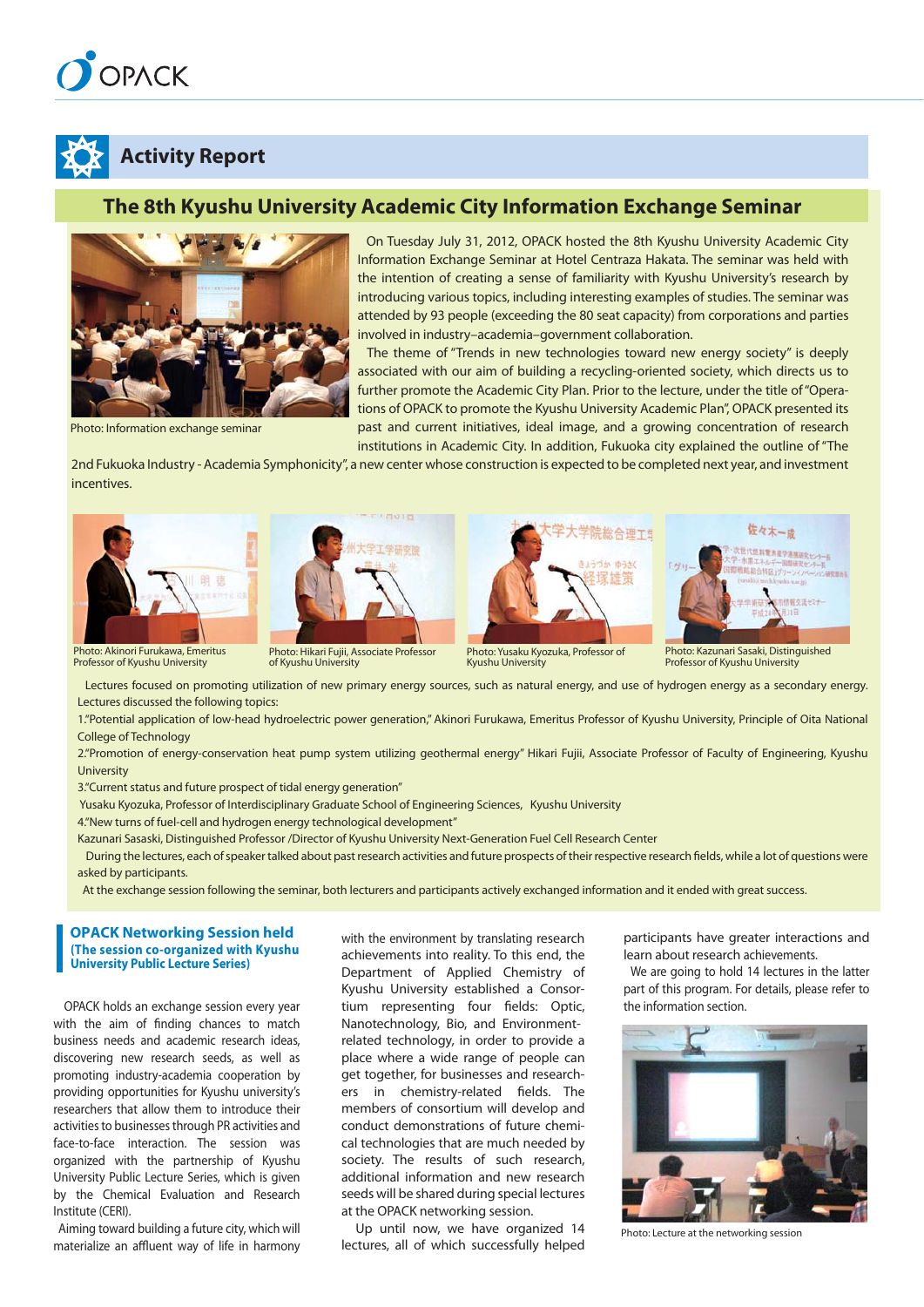#### **On-site information session of "ILD Workshop 2012" held**



Photo: Researchers checked hardness of rock at power station

 Hosted by Kyushu University, an on-site information session regarding the International Linear Collider (ILC) Project for media organizations was held on Tuesday May 22, 2012 in conjunction with tours to the candidate site for ILC construction that is located in Sefuri mountain range.

 This tour was organized parallel to the ILD Workshop 2012, the international workshop on research and development of the Physics and Detectors for ILD. OPACK was involved in the planning and implementation of this workshop. About 90 people, including researchers from both at home and aboard, officials of local municipalities, and media organizations participated.

 Their first stop was the Kyushu Electric Power's Tenzan underground hydraulic power plant built 500meters underground. The attendees confirmed favorable environment as a construction site including the hardness of the rock in Sefurl area.

 They also visited the Ito Campus of Kyushu University, where we were able to demonstrate the development potential of Kyushu University together with its advantages, such as proximity to Sefuri mountain and the Fukuoka Metropolitan area. Professor Kiyotomo Kawagoe, who hosted the workshop said that "Although this was the first visit to Kyushu for most of the researchers, I believe that they had good impression of this region"

 OPACK will step up its efforts to strengthen ILC promotion to the Sefuri area by supporting and collaborating on initiatives that are being implemented by Kyushu University and industryacademia-government partnerships, so that we can further develop town planning as envisioned by the Kyushu University Academic City Plan.

#### **Toray Industries, Inc, of Japan and KOLON Industries, Inc of South Korea visited Kyushu University Academic City**

 On Friday June 1, 2012, Hiroshi Murakami, Vice President of Toray Industries, Inc, Park Dong-Moon, Chair-person and CEO of KOLON Industries, Inc. and parties of both corporations visited Kyushu University Academic City.

 During an inspection, various efforts such as the Kyushu University Academic City Plan, current status of corporations and institutions cluster in the Academic City, Fukuoka's hydrogen strategy, and roles undertaken by the Hydrogen Energy Test and Research Center for creating a hydrogen energy society, were reported along with an explanation of the center's facility



Photo: Visiting Academic City



#### **Kyushu University Academic City Seminar in Tokyo will be held**

 We will organize a seminar under the title of "Kyushu University Academic City, Where a Concentration of R&D Institutions is Accelerating". Topics include information on initiatives to promote advanced technologies, efforts to act as a bridge to connect research institutions with businesses as well as advantages of investment in business site in this area. Date: Friday October,12 2012

Venue: Shinagawa prince hotel (10-30 Takanawa 4-chome, Minato-ku Tokyo, 108-8611 Japan)

Seating capacity:200

 For details, please refer to enclosed leaflet.

#### **Information about the Networking session (co-organized with the Kyushu University Public Lecture Series)**

We will co-organize the session in partner-

ship with the Public Lecture Series of the Department of Applied Chemistry that is endowed by Chemical Evaluation and Research Institute (CERI). We are looking forward to many people taking this opportunity to attend

#### ◆October,13 (Sat)

"Organic Functional Materials" Hiroyuki Furuta (Professor of Kyushu University) "Artificial Enzyme" Yoshio Hisaeda

(Professor of Kyushu University)

#### ◆October,20 (Sat)

"Computational Science" Kazunari Yoshizawa (Professor of Kyushu University)

"Toxicity prediction of chemical substances using Gene expression variance"

Hiroshi Matsumoto (CERI)

- "Hydrogen Generator" Seiji Ogo (Professor of Kyushu University) "Biochemical Engineering" Masahiro Goto (Professor of Kyushu University) ◆November,10 (Sat)
- "Cell Materials" Tatsumi Ishihara (Professor of Kyushu University) "Testing and evaluation methods of bio-pharmaceuticals" Hideki Miyaura (CERI) ◆November,17 (Sat)
- "Bimolecular Chemistry" Satoru Kidoaki (Professor of Kyushu University) ◆December,8 (Sat)

"Imaging Materials" Shinsuke Sando (Professor of Kyushu University)

# ◆January,12 (Sat)

"Polymer Materials" Keiji Tanaka (Professor of Kyushu University) "Rubber Materials" Yoshito Otake (CERI)

◆January,26 (Sat)

"Biochemical Engineering" Noriho Kamiya (Professor of Kyushu University)

"Advanced Chemical Materials" Sunao Yamada (Professor of Kyushu University)

#### Application

 CERI Endowed Public Lecture Series Secretariat c/o Department of Applied Chemistry, Faculty Engineering, Kyushu University 744 Motooka, Nishi-ku, Fukuoka 819-0395, Japan Tel: 092-802-2879 E-mail: m-nagano@cstf.kyushu-u.ac.jp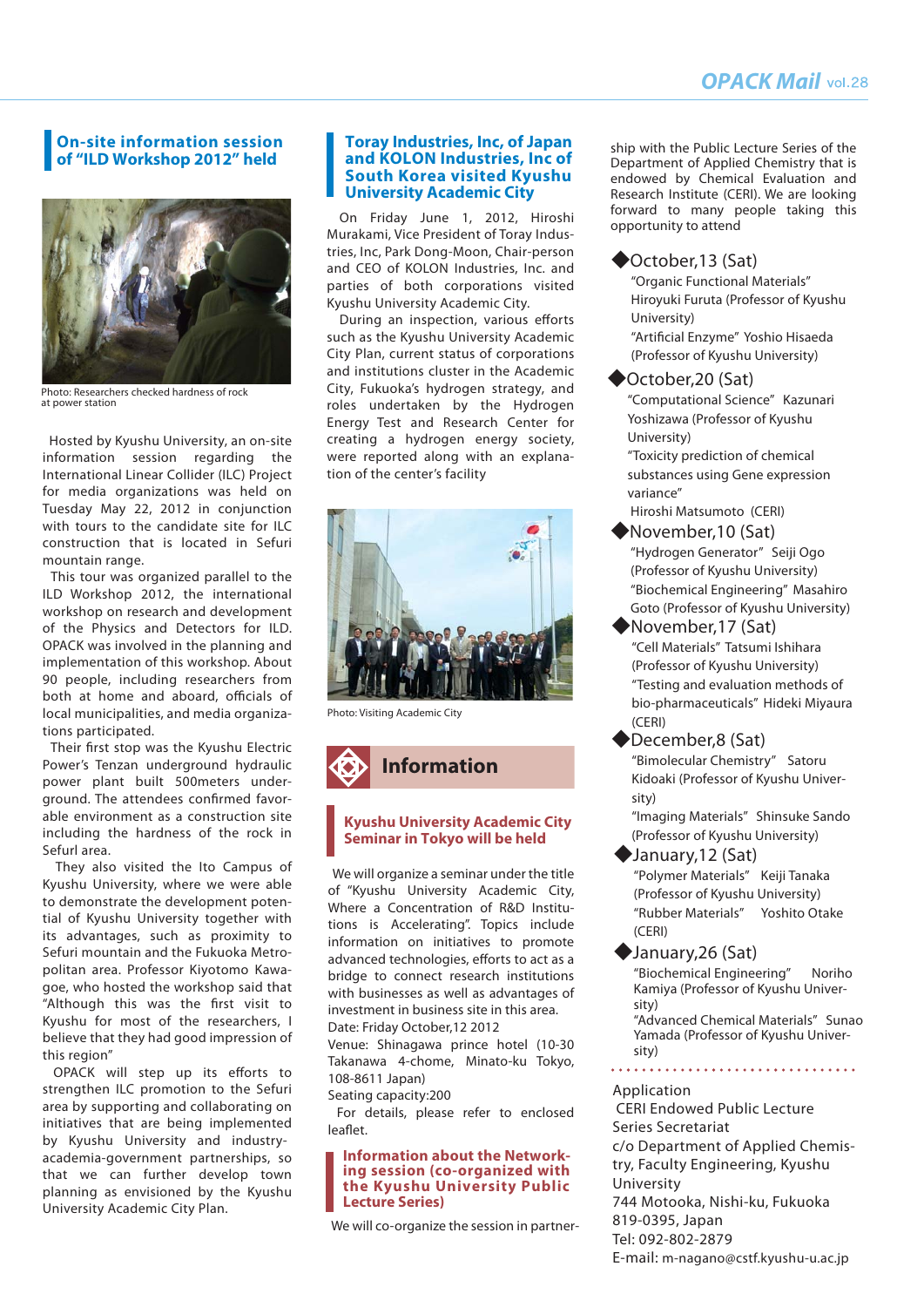

#### **Information about companies and research institutions located in Kyushu University Academic City**

This section provides Information about companies and research institutions located in Kyushu University Academic City

# **Ito Guest House**



 Construction of the largest all-wooden building in Fukuoka was completed near the center zone intersection at the Kyushu University Ito Campus. Although the building is surrounded by many reinforced-concrete buildings, its complicatedly constructed wooden texture is very conspicuous and even gives us nostalgic feelings. This is the "Ito Guest House", which opened on April 2012.

 At present, a lot of international research is already being conducted at the campus, including hydrogen energy, nanotechnology and research in other fields. The amount of research here seems sure to increase in the future, given that this building was built to offer new accommodations for researchers who come to the Ito Campus from both, inside and outside Japan



#### **Summary of the building**

 The half of construction cost of this building was covered by a subsidy of the Acceleration of Forest Maintenance and Forestry Revitalization Project by Fukuoka Prefecture. Since over 60% of the timber used for this building was locally supplied, another purpose of the guest house as a public-building is to enhance consumer' s recognition that is expected to boost demand, leading to wider use of local wood. This is the one of the largest three-story all-wood public buildings in Fukuoka Prefecture. It has wooden framework construction built with the connecting joint adopted expanded resin anchoring method, in which large sectional laminated lumber that is made from small pieces of wood is used as a beam, making it possible for us to reduce the construction cost and build it without protruding metal fittings. The specialty and harmonic unity of wood is beautifully represented outside and inside of the building.

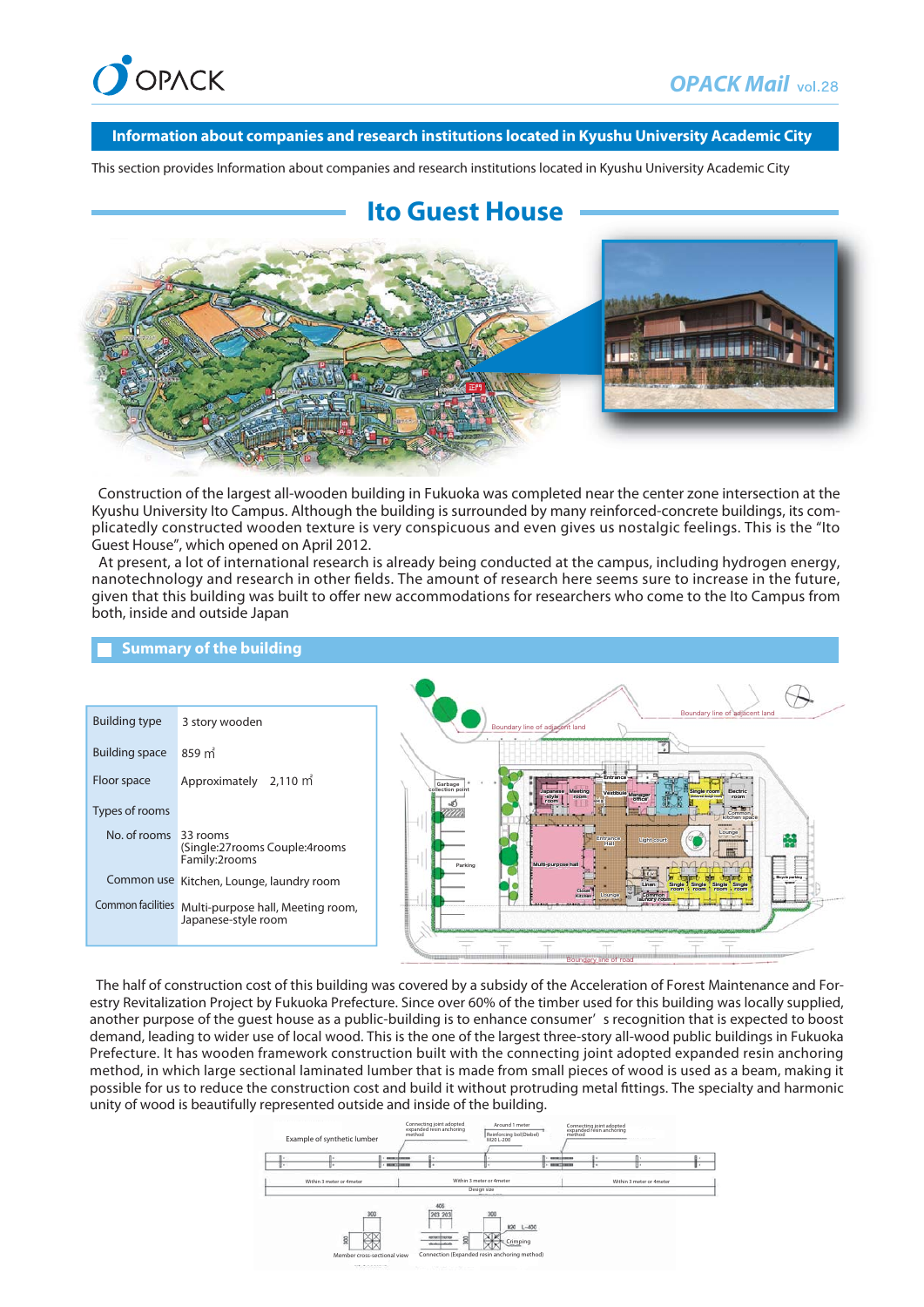# *OPACK Mail*

#### **Outline of building**









Multi-purpose hall Japanese-style room







Lounge Lattice design partition

 A patio with superb open space, which is located inside the guest house, delivers enough sunlight and wind into the building to create a bright and comfortable place for everyone. The garden, which faces the Japanese room and multipurpose hall, lets visitors feel seasonal enjoyments as there is a variety of plants and flowers that changes colors through the seasons.

 Aside from single type, it offers universal design type rooms and large single rooms. Family type rooms have enough space to be shared by two persons. Basically, all rooms have a wooden interior, so furniture and equipment that has been selected harmonizes with this tone.

 In addition, the multi-purpose hall can be used as a place for exchange and events between residents and university' s professors and staff. Considering that there are many international visitors using the guest house, it offers a Japanese-style room that can also be used as a place to conduct tea-ceremony, where they have opportunities to experience Japanese culture.

 All the furniture equipped at the entrance hall, mutli-purpose hall, Japanese-style room, lounge and other facilities are all made of trees from Fukuoka Prefecture. Most of furniture was made in Okawa City, except a meeting table and chairs. Furniture production in Okawa City has a 470 year history and the city is Japan's largest furniture production center.

 We expect that international researchers who come here from both, inside and out side Japan, will feel the quality and beauty of Japanese furniture. The partition on display at the entrance hall is the work of experienced craftsmanship in Okawa, using the 300 year-old "Kumiko" woodwork technique.

#### **Precautions**

・Reservation of rooms (single and family) and common facilities (multi-purpose hall and Japanese-style) is accepted by Professors and Staff of Kyushu University as contact persons.

- ・Rooms (single and family) are available for researchers from abroad engaging in education and research at Kyushu University who stay more than 1 month.
- ・Common facilities (multi-purpose hall and Japanese-style room) are available to outside users, however, reservation must be made by Professor and Staff in Kyushu University.

#### **Exercit ←**

#### **Guest House Manager Office (GMO)**

744 Motooka Nishi-ku, Fukuoka City 819-0385URL:http://www.isc.kyushu-u.ac.jp/supportcenter/housing/house-ito